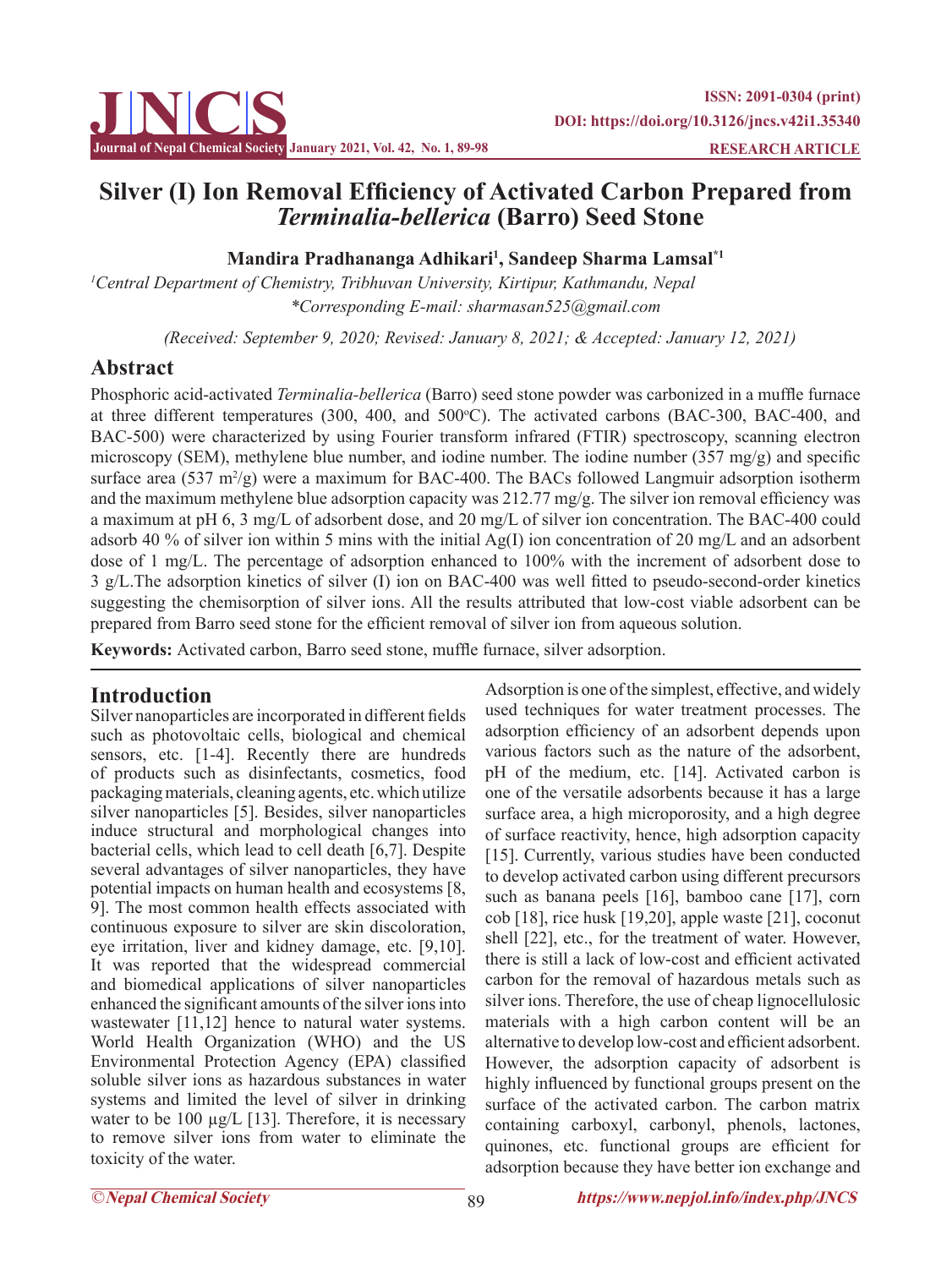adsorptive characteristics [23]. *Terminalia-bellerica*  is a large deciduous tree found throughout South Asia including Nepal. The Spectroscopic analysis suggested that the fruit nut of *Terminalia bellerica* contains hydroxyl and carboxyl acid groups and 3, 4,5-trihydroxy benzoic acid (gallic acid) has been isolated from it [24]. Hence, the seed stones which are waste materials obtained from *Terminalia-bellerica* (Barro) was used as a precursor for the preparation of activated carbon to remove silver ions from an aqueous solution.

#### **Materials and Methods**

The Barro (*Terminalia-bellerica*) fruits were collected from the Ghiring rural municipality of Tanahun district, Nepal. The outer fleshy part of fruits was removed and the hard woody part was washed with tap and distilled water several times and sun-dried for one week, then dried at 110°C in an air oven for 24 hours. The dried seed stone was ground with an electric grinder and mixed with the required amount of phosphoric acid (50%) in the ratio of 1:1 by weight of phosphorus to Barro seed stone powder with continuous stirring for 24 hours. The phosphoric acid impregnated, dried Barro seed stone was kept in a porcelain basin and carbonized at 300 (BAC-300), 400 (BAC-400), and 500 BAC-500) in a muffle furnace for 3 hours. After cooling, the carbonized carbon was sieved through the mesh of 212  $\mu$ m size and washed with 1% NaHCO<sub>3</sub> solution to neutralize phosphoric acid. The activated carbon was then washed with distilled water until the pH of the solution becomes 7 and dried in an oven at  $110^{\circ}$ C for 24 hours.

The proximate analysis of Barro seed stone was determined by the ASTM D2867-95 method. The thermal behavior of Barro seed stone was observed by using a TG analyzer (Pyris 1, Perkin Elmer, USA) at Chonbuk National University, South Korea. The sample was heated from 30 to 800 $\degree$ C at a rate of 5 $\degree$ C  $min^{-1}$  in N<sub>2</sub> environment. The surface morphology of the activated carbon was studied by using scanning electron microscopy (FE-SEM, Hitachi S-7400, Japan). The surface functional groups of activated carbon were determined by recording the FTIR spectra on Thermo Electron Corporation, Nicolet 4700 at room temperature. The percentage of transmission of the samples was recorded between 400 and 4000 cm<sup>-1</sup>. The iodine number was determined by the ASTM D4607- 94 method. In this method, 0.1 g Barro seed stone activated carbon (BAC) was added to 5 mL of 5% HCl then boiled and subsequently cooled to room

temperature. 10 mL of 0.05 M iodine solution was added to the mixture and shaken vigorously. The resulting solution was filtrated and titrated with 0.005 M sodium thiosulphate solution to calculate the iodine number (mg/g). The methylene blue number  $(MB_n)$  was determined according to the standard method (JIS K 1470-1991). 0.05 g of activated carbon was mixed with methylene blue solution of concentration 25 mg/L in a conical flask and shaken for 5 hours and left for 24 hours. After equilibrium, the remaining concentration of methylene blue was determined spectrophotometrically at λ*max* of 665 nm and calculated the methylene blue number. Further, specific surface area  $(m^2/g)$  of activated carbon was determined by the methylene blue number method using multi-point adsorption isotherm based on the Langmuir model. 50 mg of BAC was mixed with 50 mL methylene blue solution of concentration from25 to 300 mg/L. The solution was shaken continuously for 24 hours and left to settle down. After equilibrium, the remaining concentration of methylene blue was determined spectrophotometrically at max of 665 nm [25].

#### **Adsorption isotherms**

The adsorption isotherms for methylene blue and silver ions were analyzed using Langmuir and Freundlich adsorption models. The linearized Langmuir adsorption isotherm is defined as,

$$
\frac{C_e}{Q_e} = \frac{1}{Q_{max}b} + \left(\frac{1}{Q_{max}}\right)C_e \dots \dots \dots (1)
$$

Where,  $Ce=$  equilibrium concentration of a solution (mg/L),  $Q_e$  = amount of adsorbate adsorbed by 1 g of adsorbent at equilibrium (mg/g),  $Q_{max}$ = maximum amount of adsorbate adsorbed by 1 g of adsorbent (mg/g), b=Langmuir adsorption constant (L/mg).

The plot of  $C_{e}/Q_{e}$  against  $C_{e}$  gives a straight line with slope  $I/Q_{\text{max}}$  and from intercept b can be calculated. The equilibrium parameter,  $R_L$ , was used to determine the applicability of the Langmuir isotherm which was calculated by using equation 2.

$$
R_L = \frac{1}{1 + bC_o} \dots \dots \dots (2)
$$

Where  $C_0$  = the highest concentration of adsorbate (mg/L). The linearized Freundlich adsorption isotherm is defined as

$$
log Q_{\epsilon} = log K_{F} + \left(\frac{1}{n}\right) log C_{\epsilon} \dots \dots \dots \dots (3)
$$

Where,  $Q_e$  = amount of adsorbate adsorbed by 1 g of adorbent at equilibrium (mg/g), and  $K<sub>F</sub>$  and n are Freundlich adsorption parameters, with n indicating adsorption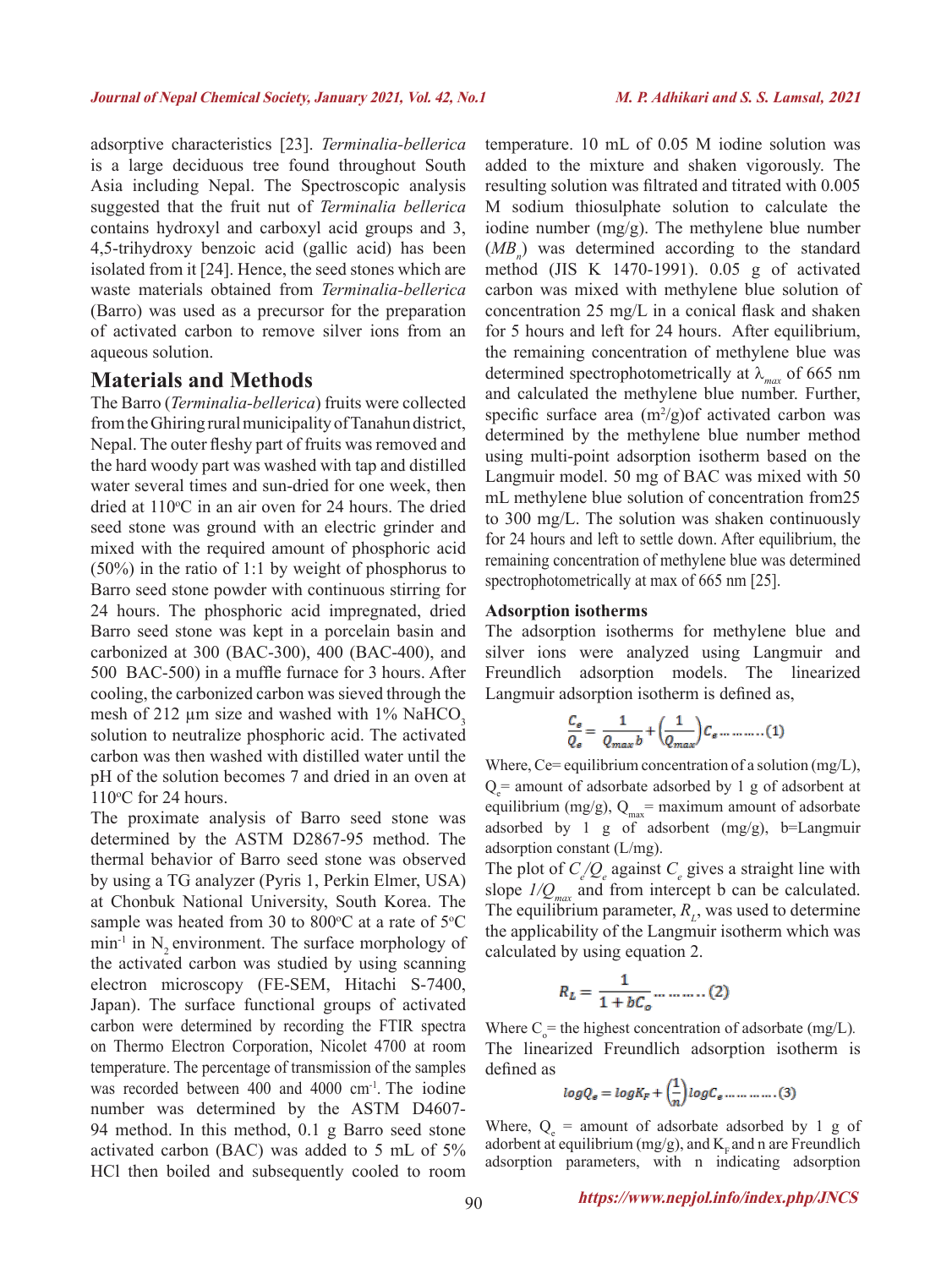intensity, and  $K_F(mg/g)$  the adsorption capacity of the adsorbent.

The rate and mechanism of adsorption of silver ions were analyzed by pseudo-first-order and pseudosecond-order models. The pseudo-first-order equation is given as [26].

$$
\ln(Q_e - Q_t) = \ln Q_e - k_1 t \dots (4)
$$

Where,  $Q_e$  and  $Q_i$  are the amount of silver ions adsorbed (mg/g) at equilibrium and at time *t*, respectively and  $k<sub>l</sub>$  is the rate constant for adsorption. The values of rate constants were evaluated from the plots of *log*   $(Q_e - Q)$  versus *t*. The pseudo-second-order equation is given as [27].

$$
\frac{t}{Q_t} = \frac{1}{k_2 Q_s^2} + \left(\frac{1}{Q_t}\right)t \dots \dots \dots \dots (5)
$$

The plot  $t/Q_i$  versus *t*gives a linear curve if adsorption follows pseudo-second-order kinetics. Further, the adsorption process of activated carbon was studied by using the Intra-particle diffusion model. The linearized form of the Intra-particle diffusion model is given as [29].

$$
Q_t = k_{id}t^{\mathbf{1}_{\ell}} \qquad (6)
$$

#### **Results and Discussion**

The proximate analysis of Barro seed stone suggested that it contains 2.75 % ash, 2.67 % moisture, 18.58 % fixed carbon, and 76 % of volatile matters. The Barro seed stone, containing high volatile matter and fixed carbon but low ash and moisture, was considered as a good precursor to enhance the surface area and adsorptive capacity of the activated carbon [16]. Thermal behavior of Barro seed stone (Fig.1**)**  shows that below 100°C the weight decreased slightly (about 15%) then steeply in between 300 and 400  $\degree$ C (70%) and very slowly between 400 and 800  $\degree$ C. In the derivative thermogravimetric analysis (DTGA) curve, the broad peak below  $100 \degree C$  indicated the evaporation of moisture and the peak between 300 and 350°C indicated the decomposition of hemicellulose and degradation of lignin (Fig.1). A sharp and high peak between  $350$  and  $40^{\circ}$ C revealed that the major weight loss occurred due to the degradation of cellulose at this temperature range. The lack of peak after 400°C attributed to that pyrolysis of Barro seed stone completed below 400°C.

The adsorptive capacity of activated carbon depends upon the pore filling and capillary condensation mechanism [23,30]. The iodine and methylene blue



*Figure 1: TG and DTG analysis of Barro seed stone*

numbers represent micropores and mesopores of the activated carbon, respectively. The iodine number observed for the phosphoric acid activated carbon carbonized at 300 (BAC-300), 400 (BAC-400), and 500 °C (BAC-500) was shown in Fig.2a. The iodine number ranged from 317 to 357 mg/g. It was a maximum  $(357 \text{ mg/g})$  for BAC-400. A previous study reported the iodine numbers of 367, 354, and 123 mg/g for rice husk [19], corn cob [18], and apple waste [21], respectively. Mopoung et al. [31] observed the iodine number of 150 to 300 mg/g for the activated carbon prepared from tamarind seed using a muffle furnace. As shown in Fig. 2a, methylene blue number  $(MB_n)$ ranged from 156 to 161 mg/g for BACs and it was a maximum for the BAC-400. The iodine number and  $MB$ <sub>n</sub> obtained in this study were comparatively higher than those obtained for apple waste [21] and tamarind seeds [31] and comparable to those for corn cob [18] and rice husk [19] activated carbons carbonized either ina microwave or in a furnace. The specific surface area of BACs varied between 403 and 537 m<sup>2</sup>/g (Fig. 2). A maximum surface area was obtained for BAC-400 similar to the iodine and methylene blue number. The effect of adsorbate dose on the adsorptive capacity of BACs was studied by varying the methylene blue concentration from 50 to 300 mg/L. Fig. 2b shows that the methylene blue (MB) absorption capacity of absorbent was almost 100 % till the concentration of 150 mg/L and decreased slightly till 250 mg/L then decreased drastically on further increased in initial concentration. Initially, the adsorbent sites were vacant which adsorbed MB continuously, however, after covering the adsorbent sites the percentage of adsorption decreased drastically with further increase in MB concentration. These results attributed that phosphoric acid developed maximum micropores and mesopores and enhanced negatively charged surface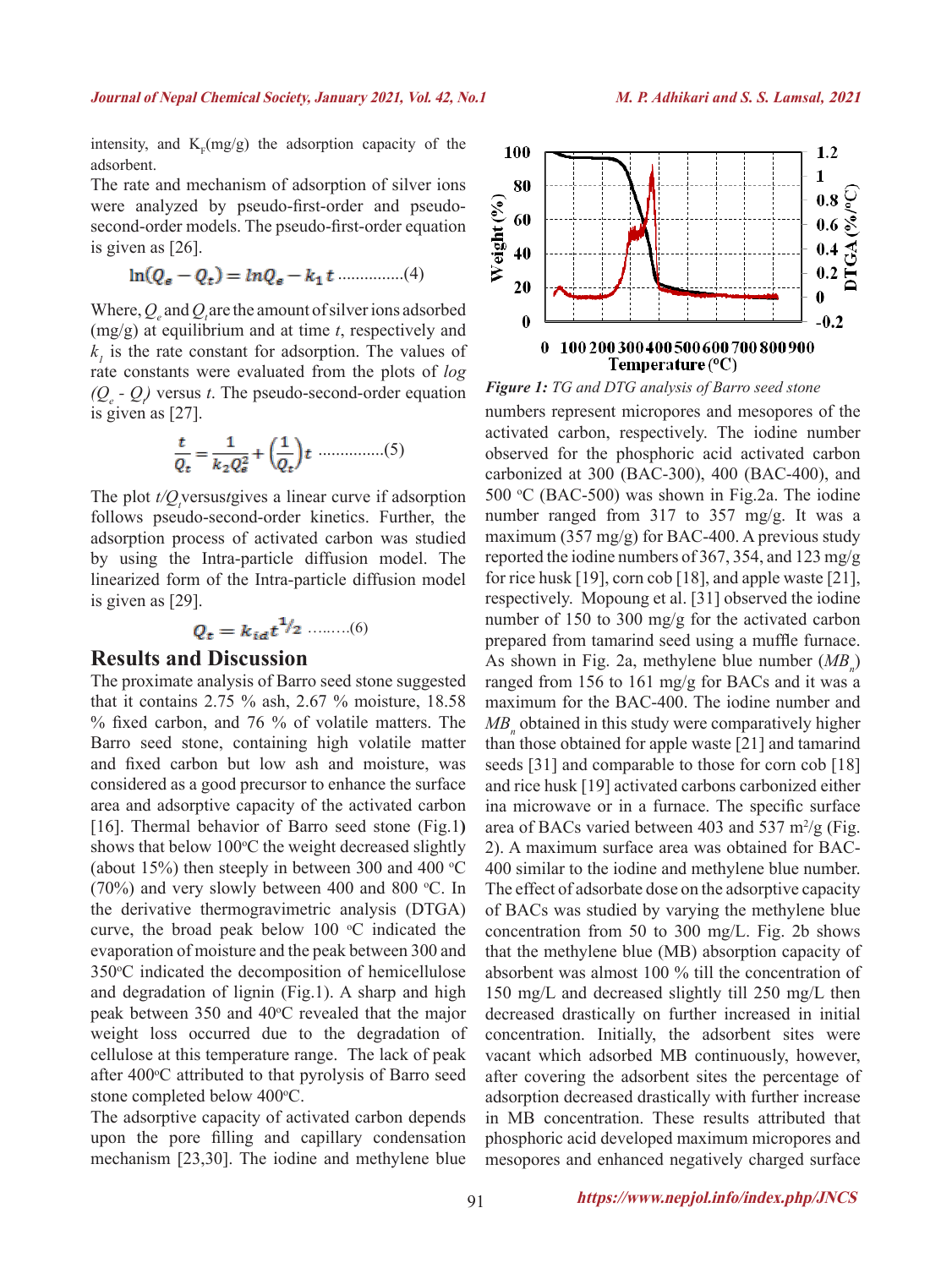area responsible for the adsorption of molecules on the surface of BAC-400 [31]. Hence,  $400^{\circ}$ C was considered as the best carbonization temperature for the development of pores on the surface of Barro seed stone.



*<i>Figure 2: (a)* The methylene blue number ( $MB_n$ , mg/g), *the iodine number (mg/g), and specific surface area (m2 /g) of activated carbons (BACs) (b) Effect of initial concentrations on adsorption capacity of BACs*

Fig.3a shows SEM images consisting of irregular sized and shaped particles. Fig. 3b shows that the surface of BAC-400 was fibrous and it contains cracks and crevices and also pores of diameter less than 1 µm. This was the indication of the development of different sized and shaped pores on the surface of amorphous carbon which enhanced the surface area. In addition to porosity, the surface functional groups also influence the adsorption capacity of the activated carbon. The carbon atoms bonded with oxygen at the edge of carbon layers form the surface functional groups such as carboxyl, lactone, phenol, etc. [23]. These surface functional groups are responsible for the adsorption of molecules on the surface of activated carbon. The surface functional groups present on the surface of raw Barro seed stone and activated carbon were

analyzed by using FTIR spectra (Fig. 4). The FTIR spectra of AC are quite similar to that of precursor although the intensity of some peaks was different. The peaks observed in the range of 3300-3800 cm-1 can be attributed to the stretching vibrations of the O-H group either aliphatic alcohol or phenol. The weak peaks around 1600-1800 cm-1on the activated carbon correspond to stretching vibration C=O in the carboxyl, ketone, aldehyde, and lactone group [32]. A broadband 1400-1600 cm-1can be attributed to an aromatic ring or C=C bonding. The peaks in the range of 600-800cm-1 correspond to aromatic C-H bending [17]. These spectra indicated that carbonyl-containing groups were developed and lignocellulosic materials were aromatized during activation.



*Figure 3: SEM images of BAC-400 at different magnification*

The MB adsorption was evaluated using Langmuir and Freundlich isotherms. It was found that Langmuir isotherm gives an excellent fitting to the adsorption isotherms for MB adsorption on BACs (Table 1). The coefficient of determinant,  $R^2$ , was 0.9992,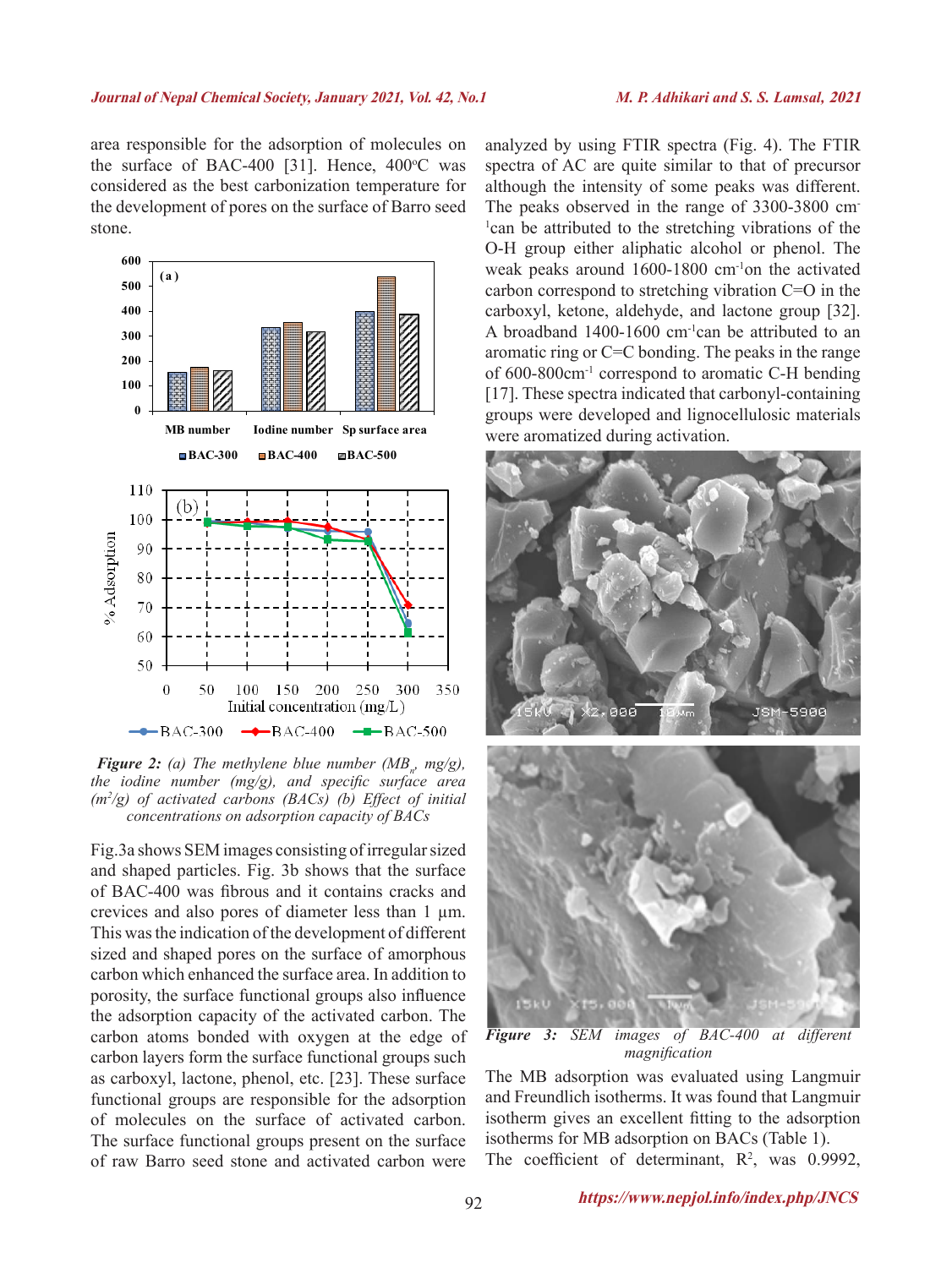

*Figure 4: FTIR spectra of raw Barro seed stone and activated carbon*

0.9991 and 0.9980 for BAC-300, BAC-400, and BAC-500, respectively, which suggested that chemisorption might be involved in the adsorption of MB on BACs [34].

| Table 1: Langmuir and Freundlich adsorption parameters |
|--------------------------------------------------------|
| for methylene blue on activated carbons                |

| <b>Parameters</b>          | <b>BAC-300</b> | <b>BAC-400</b> | <b>BAC-500</b> |
|----------------------------|----------------|----------------|----------------|
| $Q_{max}(mg/g)$            | 192.31         | 212.77         | 185.19         |
| $R_{I}$ (L/mg)             | 0.0017         | 0.0038         | 0.0016         |
| $R^2$                      | 0.9992         | 0.9991         | 0.9980         |
| R                          | 4.73           | 2.14           | 49             |
| $K_{\scriptscriptstyle F}$ | 97.16          | 106.38         | 81.70          |
| N                          | 4.31           | 4.69           | 395            |
| $R^2$                      | 0.7436         | 0.5775         | 0.7141         |

The  $Q_{\text{max}}$  was highest (212.77 mg/g) for BAC-400. The feasibility of the isotherm was tested by calculating the R<sub>L</sub> value. The R<sub>L</sub> value greater than zero and less than 1 indicated that Langmuir isotherm was favorable for the MB adsorption on BACs. All the observed and calculated parameters indicated that BAC-400 was the best adsorbent among the BACs, hence, it was utilized to study the removal efficiency of silver(I) ion from the aqueous solution.

#### **Silver(I) ion removal efficiency of activated carbon (BAC)**

The metal ion removal efficiency of the BAC-400 was determined by adsorbing silver (Ag) ions from an aqueous solution. The effect of pH on adsorption efficiency was observed in the pH ranged between 2 and 8 at 1.0 g/L of adsorbent dose and 20 mg/L of silver ion concentration (Fig 6a**).** Initially, the percentage adsorption of silver ion was increased with an increase in pH and becomes a maximum at pH 6 which was nearly 86%. The adsorption was decreased drastically on further increased in pH. The surface of activated carbon can be positively



*Figure 5: (a) Langmuir adsorption isotherms and (b) Freundlich adsorption isotherms of methylene blue on activated carbon*

or negatively charge depending upon the pH of the solution [34]. At low pH, the concentration of  $H^+$ ion in the solution is high, hence, the surface of the activated carbon becomes positively charged due to electrostatic attraction between surface-active sites of activated carbon and  $H^+$  ion of the solution. This hinders the interaction between functional groups and metal ions, which significantly decreased the adsorption of a metal ion at low pH. However, at high  $pH$  the concentration of  $H^+$  ion in the solution is low, hence a more negatively charged surface is obtained which favors the uptake of metal ions [27]. The decreased in adsorption percentage after pH 6 was may-be due to the masking of Ag(I) ions in the form of soluble hydroxide anion [35]. Therefore, further study of Ag(I) adsorption was conducted at pH 6. The adsorption capacity of the adsorbent was determined by varying the amount of adsorbent dose from 0.4 to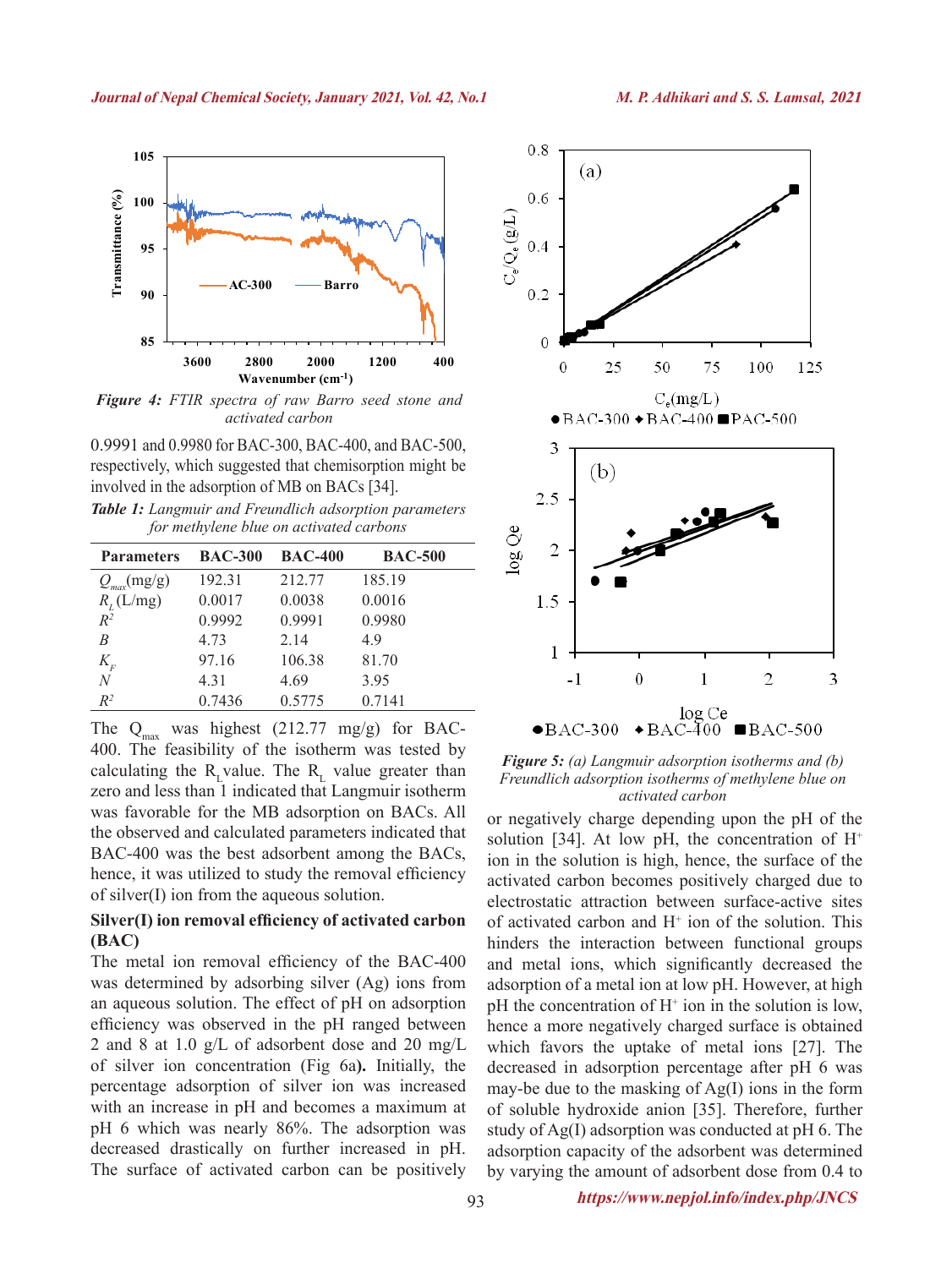

*Figure 6: Effect of (a) pH, (b) adsorbent dose, (c) initial concentration, and (d) contact time on the Ag(I) ion adsorption capacity of adsorbent (BAC-400)*

3.2 g/L (Fig 6b). The adsorption was about 64% at 0.4 g/L and it enhanced slowly and reached 100% at 2.8 g/L of adsorbent dose. On increasing adsorbent dose, adsorption site enhanced hence, adsorption percentage of Ag(I) ion. The percentage of adsorption at 1.0 g/L of the adsorbent dose was about 68% and it adsorbed about 14 mg/g of silver ion. The effect of the adsorbate dose was determined by varying the initial concentration of Ag(I) ion from 10 to 60 mg/L (Fig 6c). The Ag(I) ion adsorption efficiency was about 90% at a concentration of 10 mg/L and about 87.52% at 20 mg/L and decreased continuously with an increase in dose. More than  $70\%$  was

even at a high concentration (60 mg/L) of Ag(I). Song et al., [13] observed 100% adsorption of Ag(I) ion at 2 ppm and 74% adsorption at 202 ppm. Fig. 6dshows the percentage of Ag(I) ion adsorption reached 37.5% within 5 min then increased slowly to 50% at 90 min. The adsorption of  $Ag(I)$  ion at equilibrium was only 68.65%, it may be because of insufficient adsorption site to adsorb all 20 mg/L of Ag(I) ion i.e., low amount

|  | Table 3: The pseudo-first and pseudo-second-order       |  |
|--|---------------------------------------------------------|--|
|  | kinetics and intra-particles diffusion model parameters |  |
|  | for the absorption of $Ag(I)$ on BAC-400                |  |

| usly with | <b>Parameters</b>                   | <b>PAC-400</b> |
|-----------|-------------------------------------|----------------|
| removed   | Pseudo-first-order                  |                |
| arameters | $Q_{\rm e}$ (mg/g)                  | 5.733          |
| m         | $k_1$ (min <sup>-1</sup> )          | 0.008          |
|           | $R^2$                               | 0.9029         |
|           | Pseudo-second-order                 |                |
|           | $Q_{\rm e}$ (mg/g)                  | 10.1           |
|           | $k$ , (g./mg. min)                  | 0.0229         |
|           | $R^2$                               | 0.9978         |
|           | Intra-particle diffusion            |                |
|           | $k_{id}$ (mg/g min <sup>1/2</sup> ) | 0.2315         |
|           |                                     |                |

*Table 2: Langmuir and Freundlich adsorption parameters of BAC-400 for the adsorption of Ag(I)io* 

| <b>Parameters</b>    | <b>BAC-400</b> |
|----------------------|----------------|
| Langmuir model       |                |
| $Q_{max}(mg/g)$      | 61.72          |
| $R_L(L/mg)$          | 0.19           |
| $R^2$                | 0.9948         |
| B                    | 0.1541         |
| $\Delta G$ (kJ/mole) | $-25.2$        |
| Freundlich model     |                |
| N                    | 1.7            |
| $\mathbb{R}^2$       | 0.9858         |

94 **https://www.nepjol.info/index.php/JNCS**

*R2* 0.9430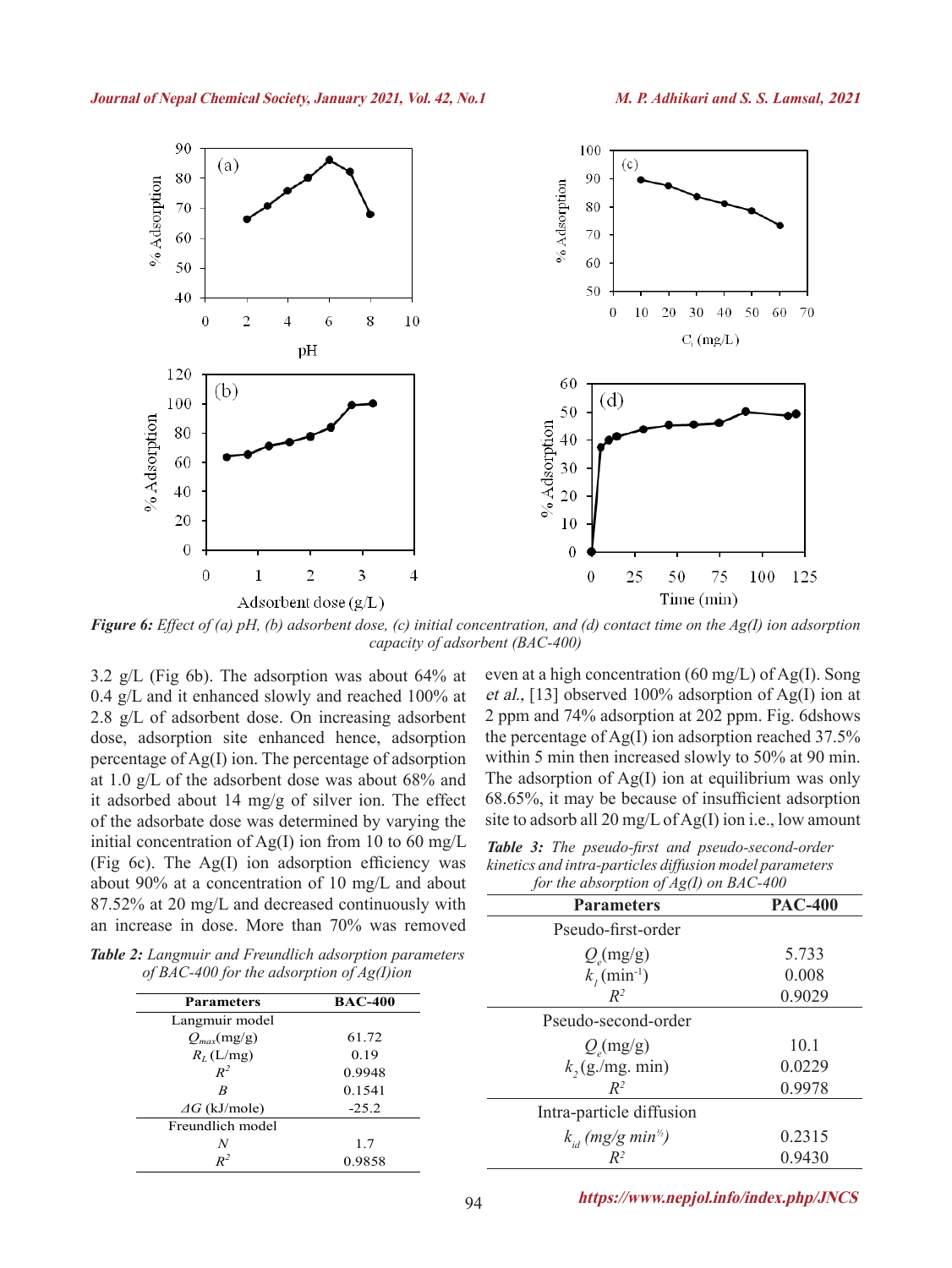

*Figure 7: (a) Langmuir adsorption isotherms and (b) Freundlich adsorption isotherms for Ag(I) ion on BAC-400*

of adsorbent dose  $(1.0 \text{ g/L})$  as shown in Fig 6b. Fast adsorption of Ag(I) ion attributed that a large number of adsorption sites (nanopores)were present on the surface of activated carbon [13].

The adsorption isotherm expresses the specific relation between the concentration of adsorbate and its degree of accumulation onto the adsorbent surface at a constant temperature. The silver ion removal efficiency of activated carbon was analyzed using Langmuir and Freundlich isotherm. The linearized Langmuir and Freundlich curves were shown in Fig. 7a and 7b, respectively. The corresponding Langmuir and Freundlich parameters were tabulated in Table 2. The coefficient of determinant,  $R^2$ , of Langmuir and Freundlich isotherms were 0.9948 and 0.9858, respectively. These values indicated that the adsorption of metal from aqueous solution was better fitted to Langmuir than Freundlich isotherm. The negative value of free energy  $(\Delta G = -25.2 \text{ kJ})$ mole) revealed the spontaneity and feasibility of the  $Ag(I)$  adsorption. The  $R_L$  value less than 1 and greater



*Figure 8: (a) Pseudo-first-order and (b) Pseudo-secondorder adsorption kinetics and (c) Intra-particle diffusion model plots for Ag(I) ions adsorption on BAC-400*

than 40% of Ag(I) can be enhanced by increasing the adsorbent dose. The well fitted Langmuir adsorption isotherm attributed that adsorption of Ag(I) followed monolayer chemisorption. The adsorption kinetic was well fitted to the pseudo-second-order kinetics and adsorption was mainly influenced by the intra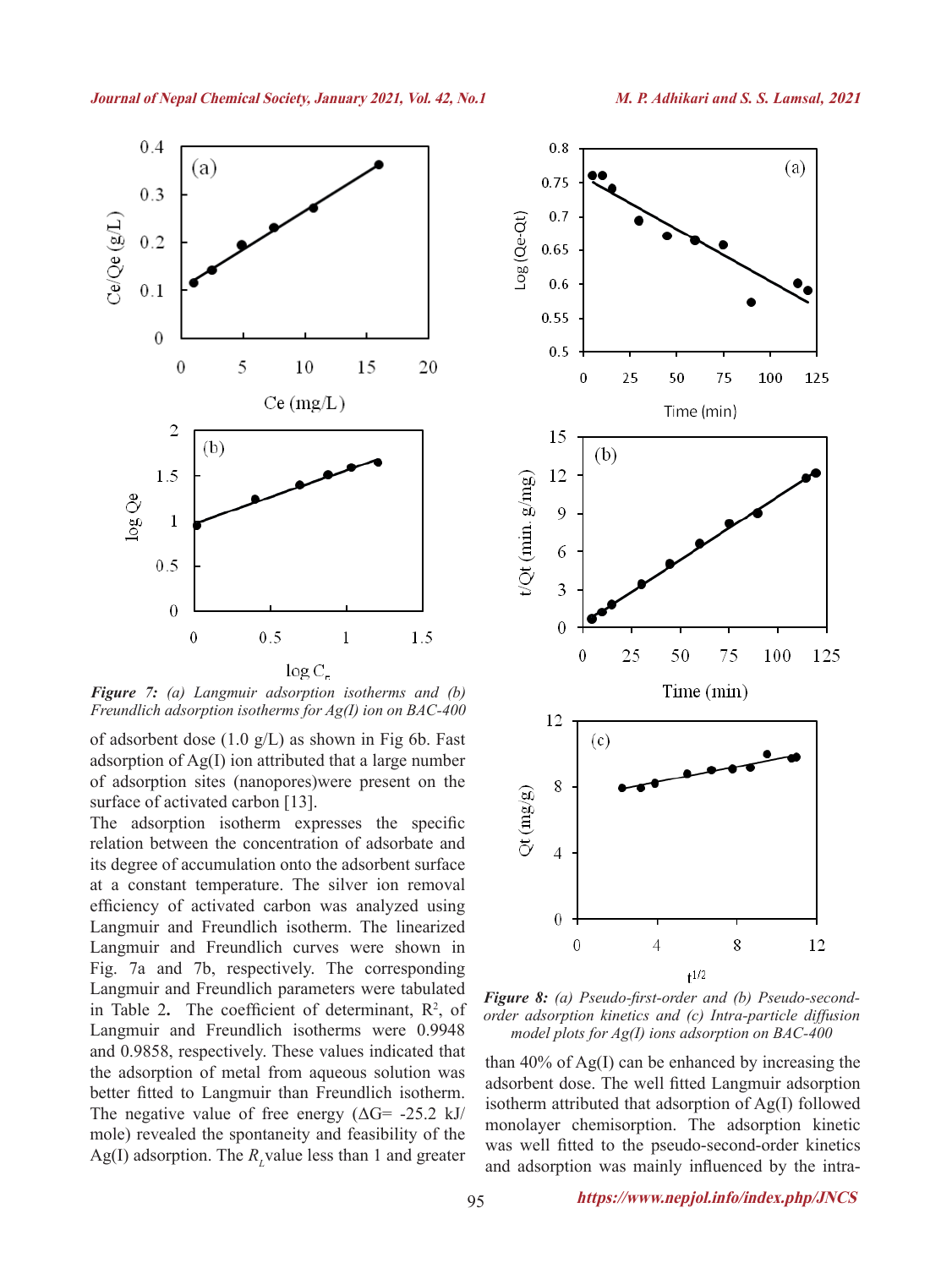than zero indicated that the Langmuir isotherm was favorable for adsorption of Ag on BAC-400 [36].

The kinetics of silver ion adsorption on BAC-400 was determined by using pseudo-first-order and pseudo-second-order adsorption models. The kinetics were studied using Ag(I) ion concentration of 20 mg/L, pH 6, and an adsorbent dose of 1.0 g/L. The straight-line plot was obtained for both pseudo-first and secondary order kinetics (Fig 8). The coefficient of the determinant for pseudo-second-order kinetics (0.9978) was higher than that of pseudo-first-order kinetics  $(0.8717)$  (Table 3). The  $Q_e(10.1 \text{ mg/g})$ calculated from pseudo-second-order kinetic was higher than that from pseudo-first-order kinetic (3.22) mg/g) and it was nearly equal to the experimental value of  $Q_e(13.11 \text{ mg/g})$ . Therefore, it was considered that the removal of Ag(I) ion from aqueous solution was limited by chemisorption promoted by nanopores developed on the surface of activated carbon. The adsorption kinetic data were further analyzed by an intra-particle diffusion model to find out the diffusion mechanism. According to this model, the  $Q_t$  versus t 1/2was plotted (Fig 8c). The figure shows the straightline fitting curve with a high  $R^2$  value (Table 3). The good linear relationship between the  $Q_t$  and  $t^{1/2}$ revealed that the adsorption process was controlled by intra-particle diffusion. However, the line was not passing through the origin which indicated that in addition to intra-particle diffusion other mechanisms were also involved in the Ag(I) ion adsorption [29,34].

### **Conclusions**

Activated carbon (AC) was prepared from indigenous lignocellulosic material Barro (*Terminalia-bellerica*) seed stone with phosphoric acid activation. The chemically activated carbon was carbonized at three different temperatures such as 300, 400, and 500  $\degree$ C for three hours in a muffle furnace. The iodine number, methylene blue number, and specific surface area of activated carbon carbonized at  $400^{\circ}$ C (BAC-400) were  $354 \text{ mg/g}, 173 \text{ mg/g}, \text{and } 537 \text{ m}^2/\text{g}, \text{respectively.}$ The methylene blue adsorption on the surface of all activated carbons (BACs) followed Langmuir adsorption isotherm with maximum methylene blue adsorption capacity of 212.77 mg/g for BAC-400. Similarly, the removal efficiency of silver (Ag) ion was more than 80% at pH 6, and the adsorbent dosage of 3 g/L and the Ag(I) ion concentration less than 10 mg/ L. Silver ion adsorption was very fast initially, nearly40% of silver ion was adsorbed within 5 mins at an adsorbent dosage of 1 g/L. The fast removal of more

particle diffusion mechanism. The results revealed that the activated carbon prepared from Barro seed stone could be an efficient and low-cost adsorbent for the removal of methylene blue and silver ions from an aqueous solution.

#### **Acknowledgments**

The authors thank Dr. Sabita Shrestha and Dr. Khaga Raj Sharma, Central Department of Chemistry, Tribhuvan University for FTIR measurement. The authors also thank Mr. Bipin Dahal and Mr. Tanka Mukhiya, Researcher, Chonbuk National University, South Korea for recording TGA data and SEM images.

### **References**

- 1. A. Garrison, The behavior of silver iodide in the photovoltaic cell. II. *The Journal of Physical Chemistry,* 1925, **29**(1), 58-67. (DOI: 10.1021/ j150247a006)
- 2. J. Kottmann, U. Grob, J. M. Rey, and M.W. Sigrist, Mid-infrared fiber-coupled photoacoustic sensor for biomedical applications, *Sensors,* 2013, **13**, 535- 549. (doi:10.3390/s130100535)
- 3. E. T. D. Nobrega, L.T.G. de Oliveira, A.D. Viana, H. Gasparotto Da Silva and E. P. Moraes (2019) A low-cost sensor based on silver nanoparticles for determining chemical oxygen demand in waste water via image processing analysis, *Analytical Methods,* 2019, **11**, 5577-5583. (https://doi. org/10.1039/C9AY01755K)
- 4. A. Madhavan, R. Qotainy and R. Nair, Synthesis of functionalized silver nanoparticles and its application as chemical sensor, Advances in Science and Engineering Technology International Conferences (ASET), Dubai, United Arab Emirates, 2019, 1-4. (doi: 10.1109/ ICASET.2019.8714300)
- 5. J. Pulit-Prociak, and M. Banach, Silver nanoparticles-a material of the future?, *Open Chemistry,* 2016, **14**(1), 76-91. (https://doi. org/10.1515/chem-2016-0005)
- 6. I. Sondi and B. Salopek-Sondi, Silver nanoparticles as antimicrobial agent: a case study on E. coli as a model for Gram-negative bacteria, *Journal of Colloid Interface Science*, 2004, **275**(1), 177-182. (DOI: 10.1016/j.jcis.2004.02.012)
- 7. M. V. D. Z. Park, A. M. Neigh, J. P. Vermeulen, L. J. J. De la Fonteyne, H. W. Verharen, J. J. Briedé, H. V. Loveren and W. H. de Jong, The effect of particle size on the cytotoxicity, inflammation, developmental toxicity and genotoxicity of silver nanoparticles, *Biomaterials,* 2011, **32**(36), 9810- 9817.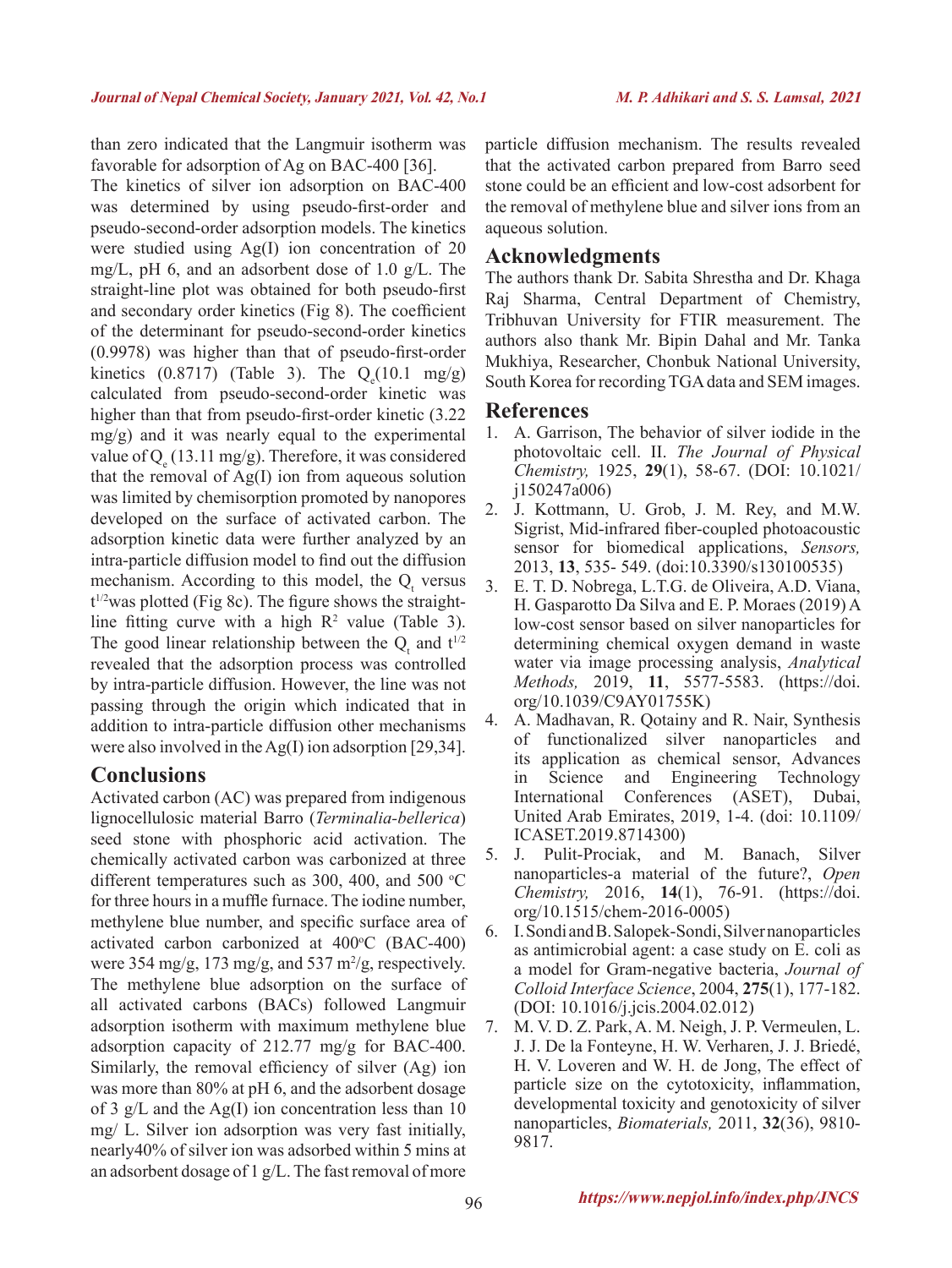- 8. Z. Ferdous and A.Nemmar, (2020) Health impact of silver nanoparticles: a review of the biodistribution and toxicity following various routes of exposure, *International Journal of Molecular Sciences,* 2020, **21**(7), 2375. (doi:10.3390/ijms21072375)
- 9. V. De Matteis, Exposure to inorganic nanoparticles: Routes of entry, immune response, biodistribution and in vitro/in vivo toxicity evaluation, *Toxics,* 2017, **5**, 29. (doi: 10.3390/ toxics5040029)
- 10. M. J. Eckelman and T. E. Graedel, Silver emissions and their environmental impacts: a multilevel assessment, *Environmental Science and Technology,* 2007, **41**, 6283–6289. (https:// doi.org/10.1021/es062970d)
- 11. S. A. Blaser, M. Scheringer, M. MacLeod, K. Hungerbuhler, Estimation of cumulative aquatic exposure and risk due to silver, contribution of nano-functionalized plastics and textiles, *Science of the Total Environment,* 2008, **390**, 396-409. (DOI: 10.1016/j.scitotenv.2007.10.010)
- 12. S. Kuhr, S. Schenieder, B. Meisterjahn, K. Schlich, K. Hund-Rinke and C. Schlechtriem, (2018 Silver nanoparticles in sewage treatment plant effluents: chronic effects and accumulation of silver in the fresh water amphipod Hyalella Azteca, *Environmental Sciences Europe*, 2018, **30**, 7. (https://doi.org/10.1186/s12302-018-0137-1)
- 13. X. Song, P. Gunawan, R. Jiang, K. Wang and R. Xu, Surface activated carbon nano spheres for fast adsorption of silver ions from aqueous solutions, *Journal of Hazardous Materials,* 2011, **194,** 162- 168. (DOI: 10.1016/j.jhazmat.2011.07.076)
- 14. S. Zafar, N. Khalid and M. L. Mirza, Potential of rice husk for the contamination of silver ions from aqueous media, *Separation Science and Technology*, 2012, **47**, 1793-1801. (DOI: 10.1080/01496395.2012.657322)
- 15. A. Sari and M. Tuzen, Adsorption of silver from aqueous solution onto raw vermiculite and manganese oxide-modified vermiculite, *Microporous and Mesoporous Materials,* 2013, **170,** 155-163. (DOI: 10.1016/j. micromeso.2012.12.004)
- 16. P. Ravichandran, P. Sugumaran , Ravichandran and S. Seshadri, Production and characterization of activated carbon from banana empty fruit bunch and delonixregia fruit pod, *Journal of Sustainable Energy and Environment*, 2012, **3,** 125-132.
- 17. R. R. Pradhananga, L. Adhikari, R. G. Shrestha, M. P. Adhikari, R. Rajbhandari, K. Ariga and L. K. Shrestha Wool carpet dye adsorption on nanoporous carbon materials derived from agro-

product, *C-Journal of Carbon Research*, 2017, **3**, 2-12. (doi: 10.3399/c3020012)

- 18. M. N. Hiremath, C. B. Shivayoginath and S. N. Shivalingappa, Preparation and characterization of granular activated carbon from corn cob by KOH activation, *International Journal of Research in Chemistry and Environment*, 2012, **2**, 84-87.
- 19. A. Cheenmatchyaa and S. Kungwankukorn, Preparation of activated carbon derived from rice husk by simple carbonization and chemical activation for using as gasoline adsorbent, *International Journal of Science and Development,* 2014, **5**, 171-175.
- 20. O. Edokpayi, O. Osemwenkhae, B.V. Ayodele, J. Ossai, S. A. Fadilat, and S.E. Ogbeide, Batch adsorption study of methylene blue in aqueous solution using activated carbons from rice husk and coconut shell, *Journal of Applied Sciences and Environmental Management,* 2018, **22**, 631- 635. (doi: 10.4314/jasem. v22i5.4).
- 21. R. H. Hesas, A.N. Arami, and J. N. Sahu, Preparation and characterization of activated carbon from apple waste by microwave assisted phosphoric acid activation, *Journal of Bioresources,* 2013, **8,** 2950-2966.
- 22. R. Shrestha and S. Joshi, Isotherms and Kinetic Studies on the Adsorption of Cd(II) onto Activated Carbon Prepared from Coconut (Cocosnucifera) Shell, *Journal of Nepal Chemical Society,* 2019, **40**, 78-83. (https://doi.org/10.3126/jncs. v40i0.27287)
- 23. C. Juan, M. Piraján and L. Giraldo, Activated carbon from bamboo waste modified with iron and its application in the study of the adsorption of arsenite and arsenate, *Central European Journal of Chemistry,* 2013, **11**, 160-170. (DOI: 10.2478/ s11532-012-0138-7)
- 24. A. Gupta, R. Kumar, S. Kumar and K. Pandey, Pharmacological aspects of Terminalia-belerica, *Molecular Biology and Pharmacognosy of Beneficial Plants*, 2017, 52-64.
- 25. N. Samson, M. Louis and S. Sudha, (2013) Activated carbon from corn starch for treating dye waste water, I*nternational Journal of Engineering Science Invention,* 2013, **2**, 45-53.
- 26. E. L. Cochrane, S. Lu, S.W. Gibb and I. A. Villaescsa, A comparison of low-cost biosorbents and commercial sorbents for the removal of copper from aqueous media, *Journal of Hazardous Materials,* 2006, **137**, 198-206. (DOI: 10.1016/j. jhazmat.2006.01.054)
- 27. F. A. Batzias and D. K. Sidiras D, Dye adsorption by pre-hydrolyzed beech saw dust in batch and